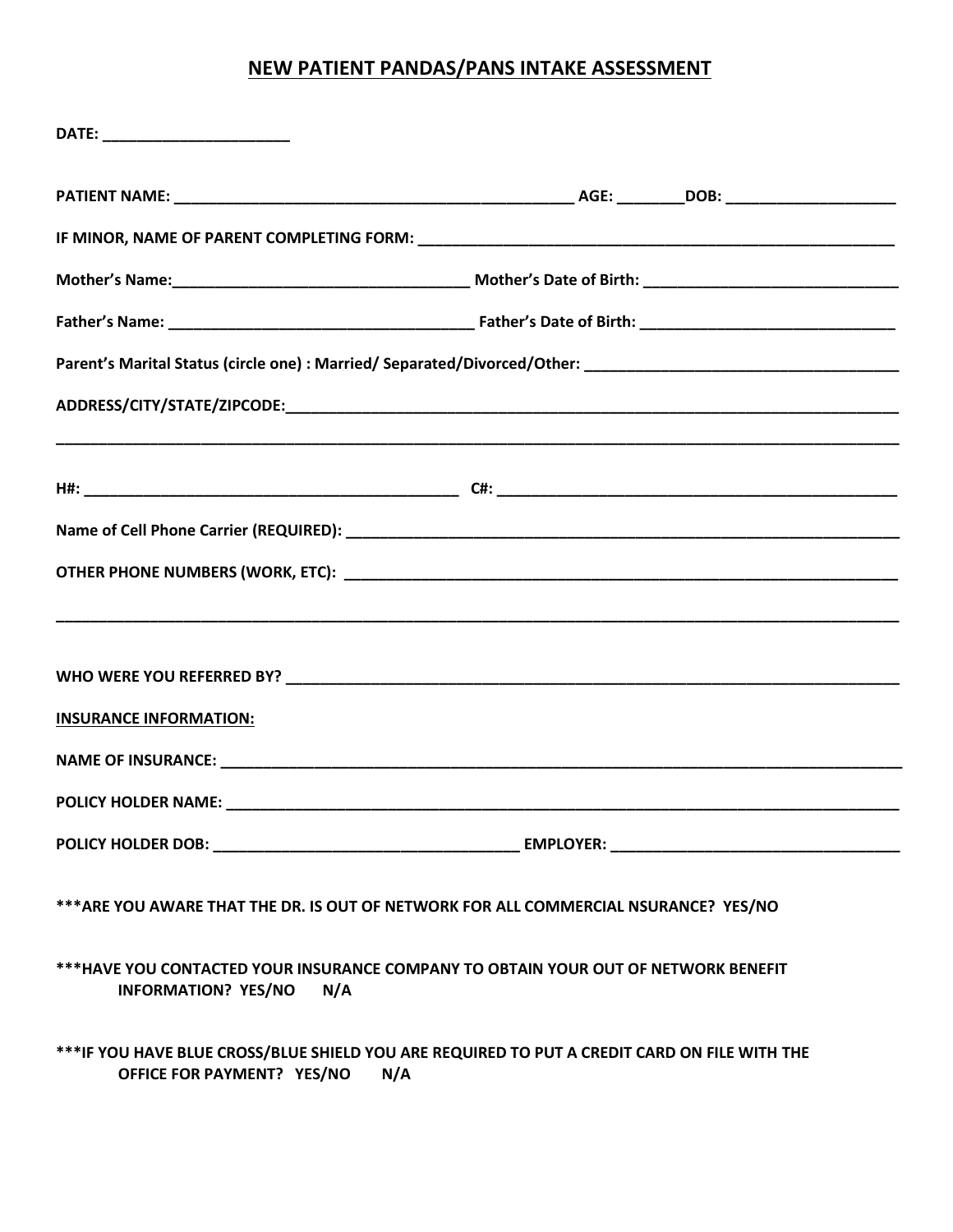#### PANDAS/PANS INTAKE ASSESSMENT-PAGE 2

### **ARE YOU CURRENTLY BEING SEEN BY:**

**-PSYCHIATRIST: YES/NO If yes, Name of Psychiatrist: \_\_\_\_\_\_\_\_\_\_\_\_\_\_\_\_\_\_\_\_\_\_\_\_\_\_\_\_\_\_\_\_\_\_\_\_\_\_\_\_\_\_\_\_\_\_\_\_\_\_\_\_\_\_\_**

### **ARE YOU CURRENTLY BEING PRESCRIBED PSYCHIATRIC MEDICATION? YES/NO**

## **LIST ALL MEDICATIONS, DOSAGE AND DIRECTIONS THE PATIENT IS TAKING (INCLUDING SUPPLMENTS):**

\_\_\_\_\_\_\_\_\_\_\_\_\_\_\_\_\_\_\_\_\_\_\_\_\_\_\_\_\_\_\_\_\_\_\_\_\_\_\_\_\_\_\_\_\_\_\_\_\_\_\_\_\_\_\_\_\_\_\_\_\_\_\_\_\_\_\_\_\_\_\_\_\_\_\_\_\_\_\_\_\_\_\_\_\_\_\_\_\_\_\_\_\_\_\_\_\_